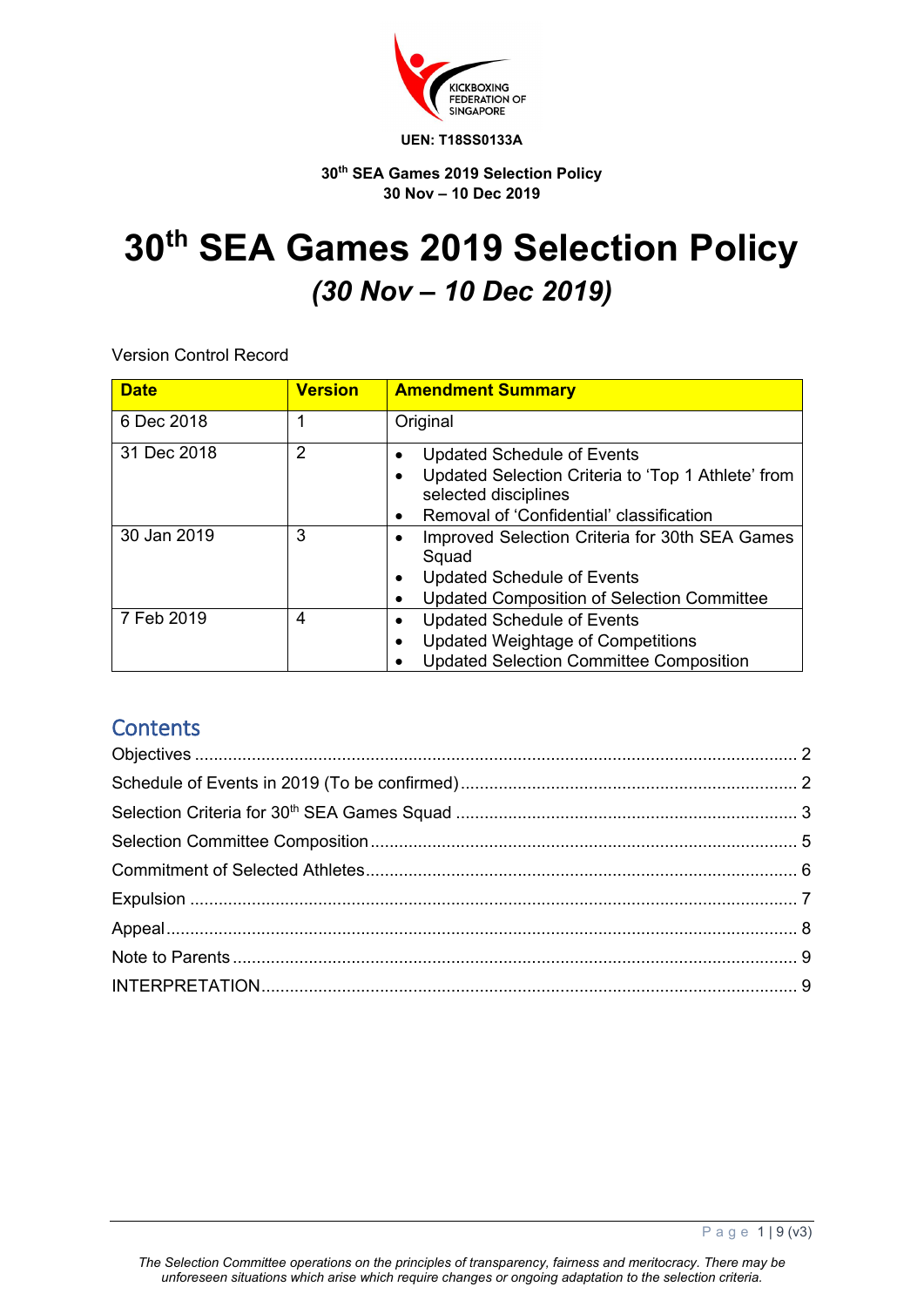

#### **30th SEA Games 2019 Selection Policy 30 Nov – 10 Dec 2019**

### **Objectives**

The objective of this notice is to notify all kickboxers of the criteria for selection into he 30<sup>th</sup> SEA Games Kickboxing squad and the associated commitment levels expected of the selected athletes.

# Schedule of Events in 2019 (To be confirmed)

| <b>Date</b>                     | <b>Description</b>                                                   |  |
|---------------------------------|----------------------------------------------------------------------|--|
| Date To Be Confirmed            | [Competition] Test Event organised by WAKO Asia (to be               |  |
|                                 | held in Manila, Philippines)                                         |  |
| 4 March                         | Submission of 'Sports Entry by Number'                               |  |
| $22 - 24$ March                 | [Competition] Singapore Kickboxing Championships 2019                |  |
| By 1 <sup>st</sup> week of June | Kickboxing Federation of Singapore Internal Nomination (after        |  |
|                                 | results have been tabulated as of 31 <sup>st</sup> May 2019)         |  |
| June                            | Letter of appointment to 30 <sup>th</sup> SEA Games Kickboxing Squad |  |
|                                 | (based on selection criteria)                                        |  |
| 15 June                         | Submission of 'Long List'                                            |  |
| 1 to 15 July                    | Nomination Submission (via SportSG SportSyn platform)                |  |
| 1 Aug                           | SNOC Selection Committee Meeting / Result release of selected        |  |
|                                 | athletes for 30 <sup>th</sup> SEA Games                              |  |
| $2 - 13$ Aug                    | Appeals Submission (via SportSG SportSyn platform)                   |  |
| 15 Aug                          | SNOC Appeals Committee Meeting / Result release of appealed          |  |
|                                 | athletes for 30 <sup>th</sup> SEA Games                              |  |
| 19 Aug                          | Entry by Name Deadline                                               |  |
| 20 Nov                          | Official opening of Athletes Village                                 |  |
| 30 Nov                          | <b>Opening Ceremony</b>                                              |  |
| 10 Dec                          | <b>Closing Ceremony</b>                                              |  |

*\*Subject to timeline set by SNOC and the SEA Games Organising Committee*

*\*\* TBC after further confirmation of final number by the SEA Games Organising Committee*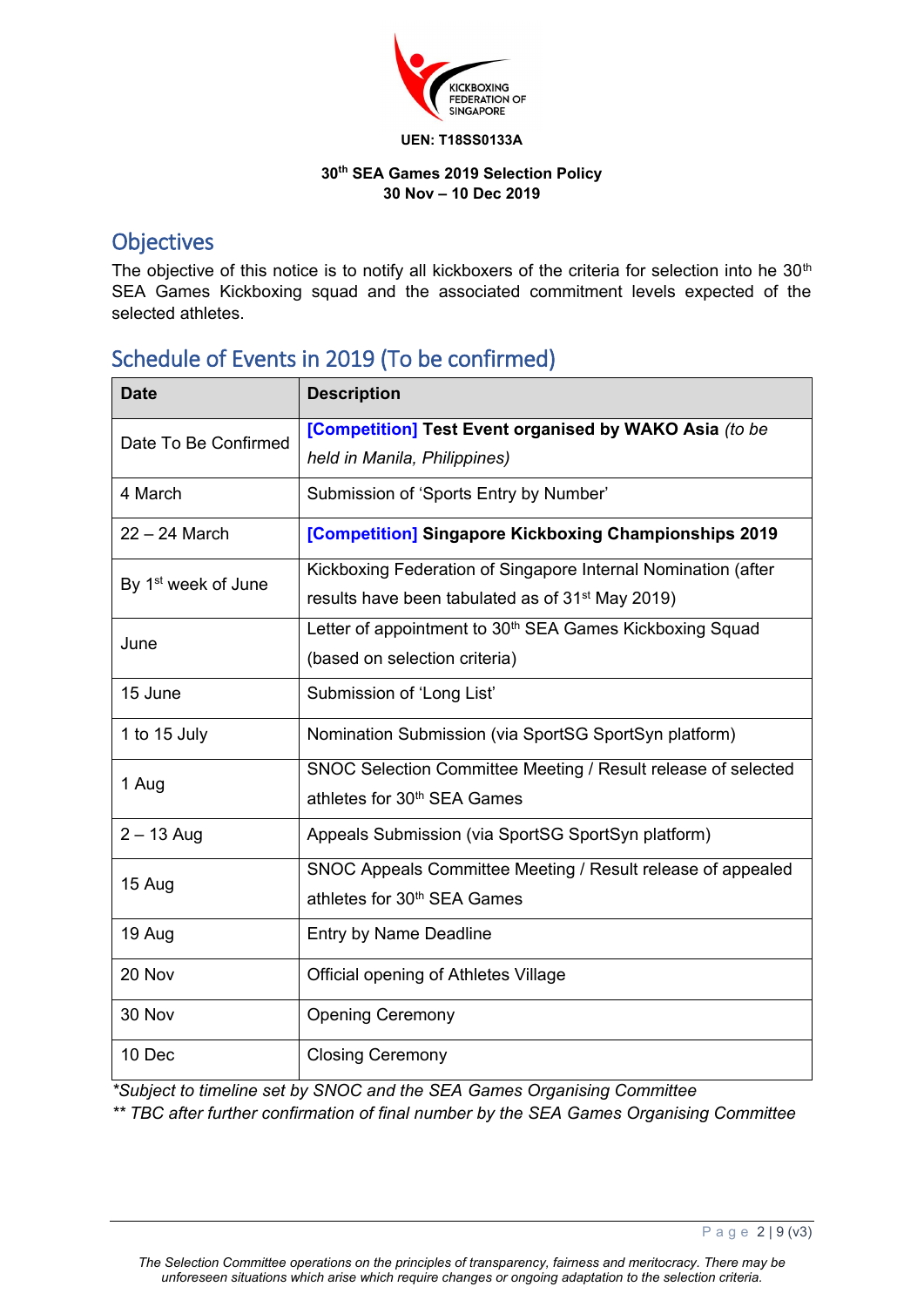

#### **30th SEA Games 2019 Selection Policy 30 Nov – 10 Dec 2019**

# Selection Criteria for 30<sup>th</sup> SEA Games Squad

- 1) Top 1 athlete<sup>1</sup> across selected disciplines from the period 18<sup>th</sup> February 31<sup>st</sup> May **2019, will be nominated to SNOC to form the 30th SEA Games Squad**.
- 2) An athlete must be a Singaporean Citizen to be eligible.
- 3) Competition Criteria
	- a. Athletes **MUST** compete in these **2 competitions** (called "Mandatory Competitions") to be selected;
		- **i. Singapore Kickboxing Championships 2019 – 22 to 24 March 2019**
			- This will be used as the **National Selection** for the National Training Squad, based on merit (i.e. Top 1 or 2 in each category)
			- Athletes who have been shortlisted to join the National Team will have to undergo an interview and physical testing to be selected into the National Training Squad
		- **ii. Test Event organised by Asian Kickboxing Confederation (WAKO Asia) – date TBC** *(to be held in Manila Philippines)*
			- This will be used as the FINAL selection for the SEA Games squad (1 per category – if they meet SNOC criteria of Top 3 in South-East Asia Level)

#### **Weightage of Competitions**

b. **Higher weightage (70% weightage) will be given to overseas competition**, when determining the Top 1 athlete across selected disciplines for selection.

#### **Medical Reasons**

- c. If an athlete is unable to participate in any of these Mandatory Competitions, he/she must produce a valid Medical Certificate (MC) issued from a local registered doctor, stating the reason why he/she was unable to participate in any of the Mandatory Competitions.
- d. The Medical Certificate issues must cover majority of the duration which the athlete was unable to participate (i.e. Singapore Kickboxing Championships 2019 is from 22 to 24 March, the MC must cover athlete for a period of at least 2 days).
- 4) An athlete must maintain minimum of 80% attendance from **18th February 2019 onwards** (with up to 2 weeks of buffer period in consideration of the timeline between the 2019 National Training Squad announcement to the signing of the National Training Squad (NTS) agreement), **to be eligible.**
	- a. i.e. a kickboxer must have signed the NTS agreement, and he/she will need to fulfil the minimum attendance based on training requirements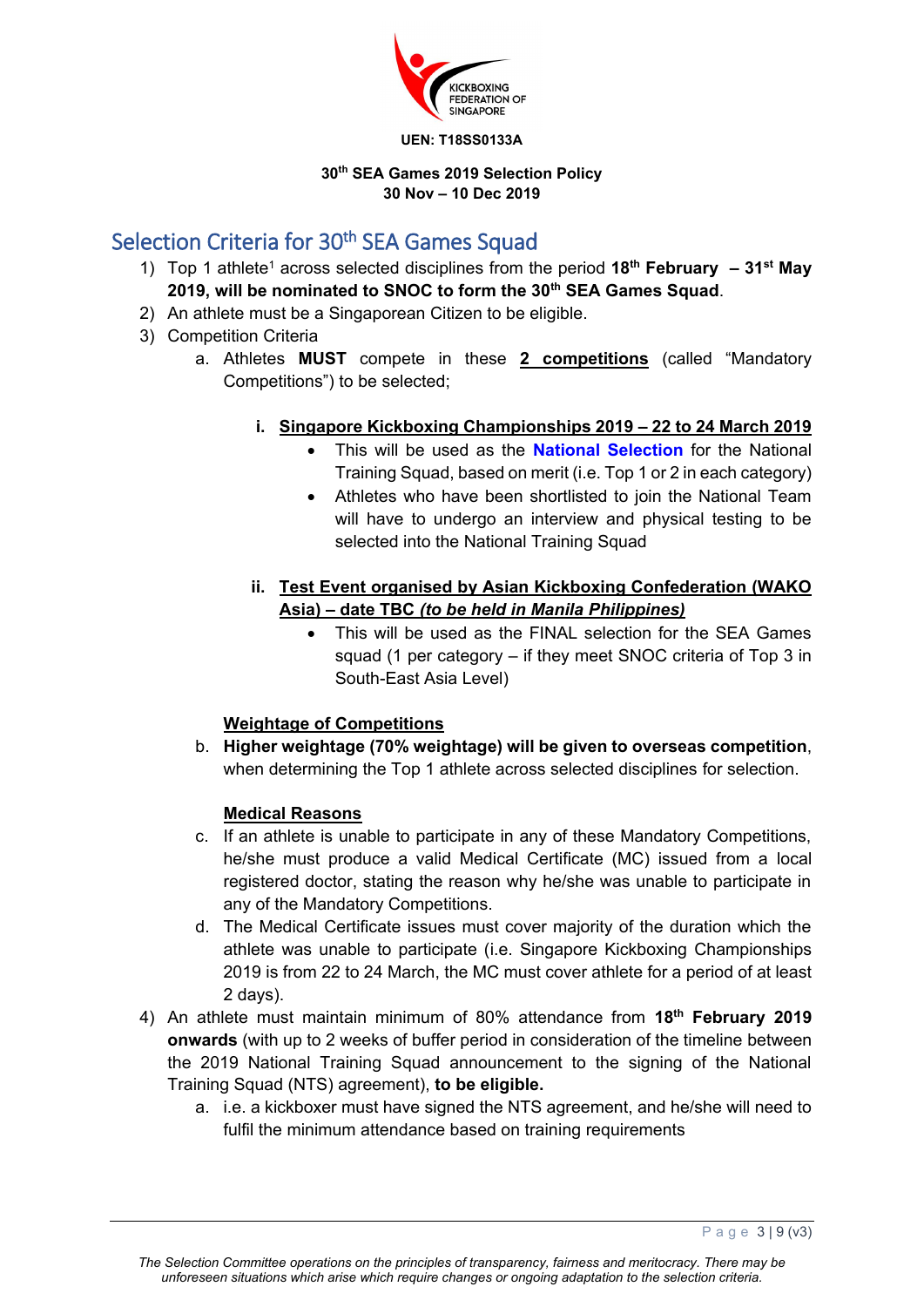

#### **30th SEA Games 2019 Selection Policy 30 Nov – 10 Dec 2019**

- b. Similarly, the kickboxer should demonstrate this minimum attendance for whichever program and/or status he/she is in, for example the Youth Development Program, National Games Squad (NGS)
- 5) Each athlete will have to sign and accept the athlete agreement position in the 2018- 2019 National Games Squad (NGS) and must maintain good standing in the games squad.
- 6) All withdrawals must be done in writing within one (1) week of announcement to the High Performance Manager and/or equivalent authority.
- 7) Once a withdrawal is accepted, no further appeals or changes can be made for the athlete to be reinstated in into the selected team.
- 8) In the case of ranking and/or standing ties (two athletes fall into the same ranking and/or standing), we will apply subjective criteria, to include but not limited to:
	- i. Future potential of the athlete<sup>3</sup>
	- ii. Current potential of the athlete $4$
	- iii. Injuries during the qualification period
	- iv. Past results at the current level
	- v. Training hours/attendance
	- vi. Athlete's conduct
	- vii. Ability to demonstrate team spirit and work well with team mates
- 9) SNOC has the sole and absolute discretion to determine whether an Athlete has met the requirements of selection and whether they should select the maximum number of athletes permitted by the Qualification System, notwithstanding the number of Athletes who may have met the requirements of selection and/or the Qualification System.

Footnotes

<sup>1</sup> Nomination to SNOC will not be made outside of the top 1 ranked kickboxer in Singapore

<sup>&</sup>lt;sup>2</sup> SNOC's selection criteria is that athletes be able to produce a top 3 finish at SEA level. KFS suggests that even after the nominations are frozen at the end of May, kickboxers continue competing in order to convince SNOC of their potential to medal at SEA Games level.

 $3$  This is effectively a selection based on athlete development. The athlete may not achieve a high level result at these games but the experience will allow them to develop into a high performance athlete in future years.

<sup>4</sup> That is to say what is the athletes' potential to produce a high level result at these games with no consideration given to a long term multiple year development plan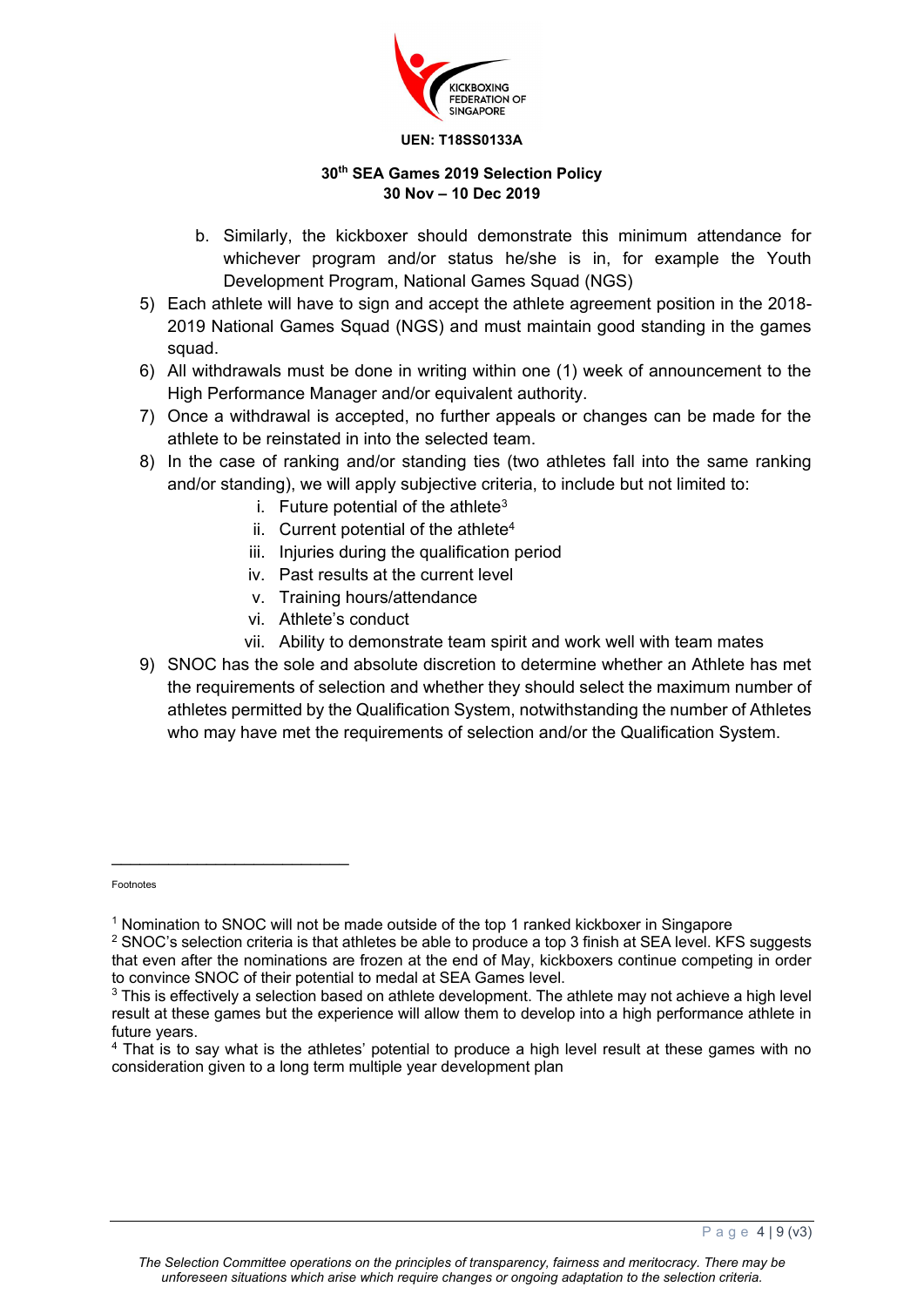

#### **30th SEA Games 2019 Selection Policy 30 Nov – 10 Dec 2019**

# Selection Committee Composition

- Selection Committee Members are:
	- 1) President
	- 2) Secretary
	- 3) Chairman of Competitions Ring Sports
	- 4) Chairman of Competitions Tatami Sports
	- 5) Chairman of Technical Committee
- At the start of the meeting, all committee members will declare their conflict of interested, these are to be minuted.
- Committee members each has one (1) vote.
- Any member of the Selection Committee with a vested interest in any of the kickboxers will be prohibited from voting and/or participating in, or otherwise influencing, the selection process.
- An independent member will be invited to sit in as an observer.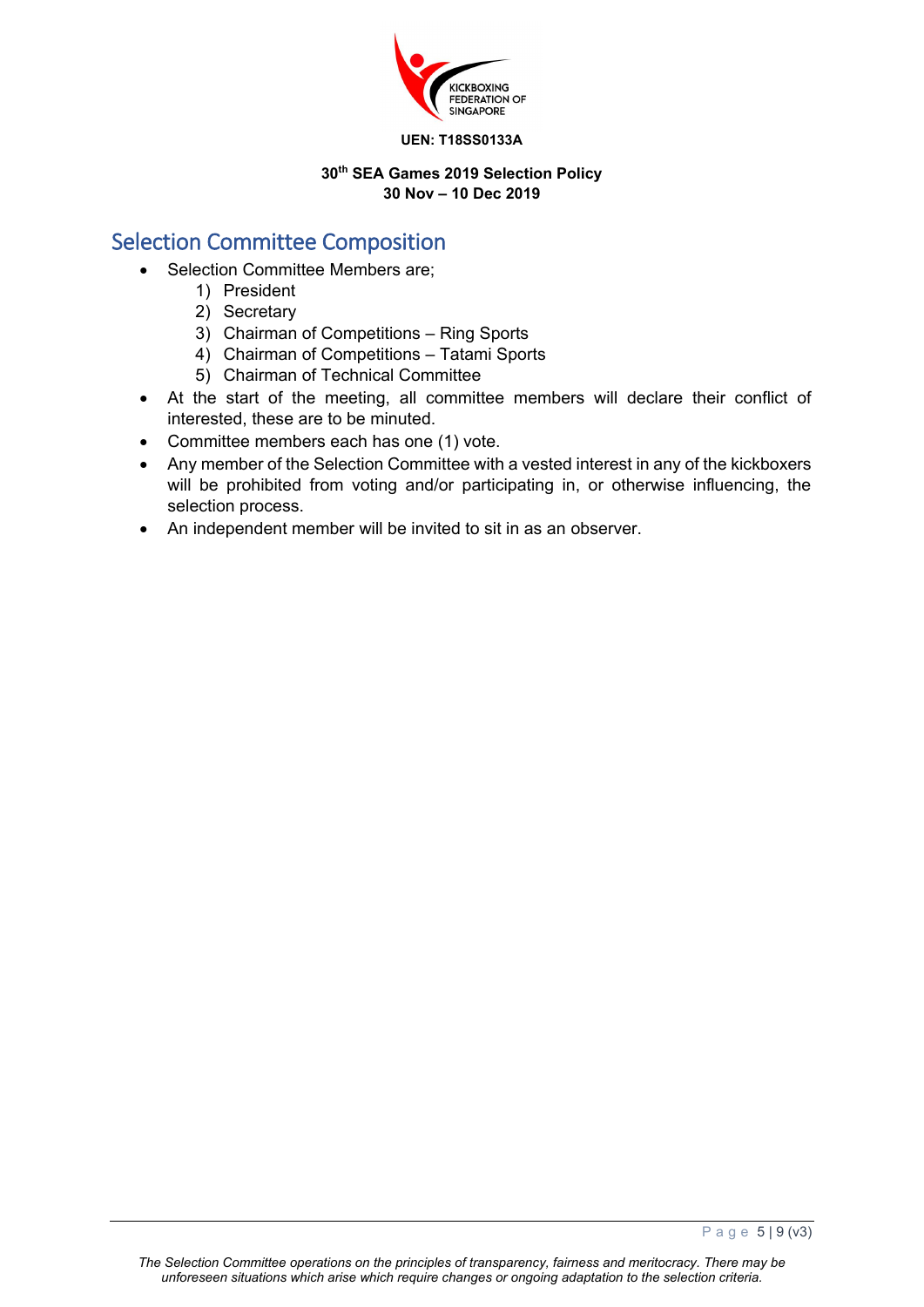

#### **30th SEA Games 2019 Selection Policy 30 Nov – 10 Dec 2019**

### Commitment of Selected Athletes

- All kickboxers in the National Games Squad (NGS) may have to go through physical testing protocols conducted by the National Coach. Testing will be scheduled by the National Coach *(This is not part of the selection by instead intended to identify any areas of physical performance that can be addressed to improve performance).*
- All selected athletes will have to continue to train in the same way as they did to qualify but with two (2) important amendments;
	- o They must attend any mandatory training camps or competitions in preparation for the games, specified after the end-May 2019 along with the Letter Of Appointment to the 30<sup>th</sup> SEA Games Squad.
	- $\circ$  Their training must be visible to the High Performance Committee and/or relevant committee. So each athlete must submit their weekly training hours/report timely, i.e. *within 3 days from the end of every 2 weeks cycle (see KFS Attendance and Training Policy for details and format).*
- This means that there are several possible training scenarios that will be agreed upon by Kickboxing Federation of Singapore (KFS);
	- o Continue training 12 hours per week (or any specific minimum requirement as established by Kickboxing Federation of Singapore for that specific athlete) at the National Training Center (NTC).
		- Weekly reports, mandatory camps and competitions are required.
	- o Continue training 6 hours at NTC (2 mandatory NTC training days) and 6 hours per week at club/school, or any specific combination of minimum requirements as established by Kickboxing Federation of Singapore for that specific athlete. Weekly reports, mandatory camps and competitions are required.
	- $\circ$  Follow a specific training regime with training hours at the NTC and/or club/school as required under the terms of any KFS/SSI program that the athlete is part of.
- Overseas based kickboxers need to communicate with the High Performance Manager and/or relevant authority at least one (1) month before the training session regarding how they would achieve the minimum required hours (usually 12 but can be determined by KFS to be more) per week of training.

Weekly reports, mandatory camps, and competitions are required.

- For any variation of training commitment, the kickboxer must proactively seek the approval from the High Performance Committee and/or relevant committee through the High Performance Manager and/or relevant authority at least one (1) month before the training session.
- All athletes shall have good financial standing with KFS.
- All selected athletes shall abide by the logistics arrangement set by KFS/SNOC. Any withdrawal without medical reason will be subjected to disciplinary actions.

All rationale for athletes not able to fulfil the obligations must be communicated to the High Performance Manager and/or relevant authority at least one (1) month before the training session. Only excuses due to injuries, major academic exams and/or national service obligations will be considered as valid variation to the training regime.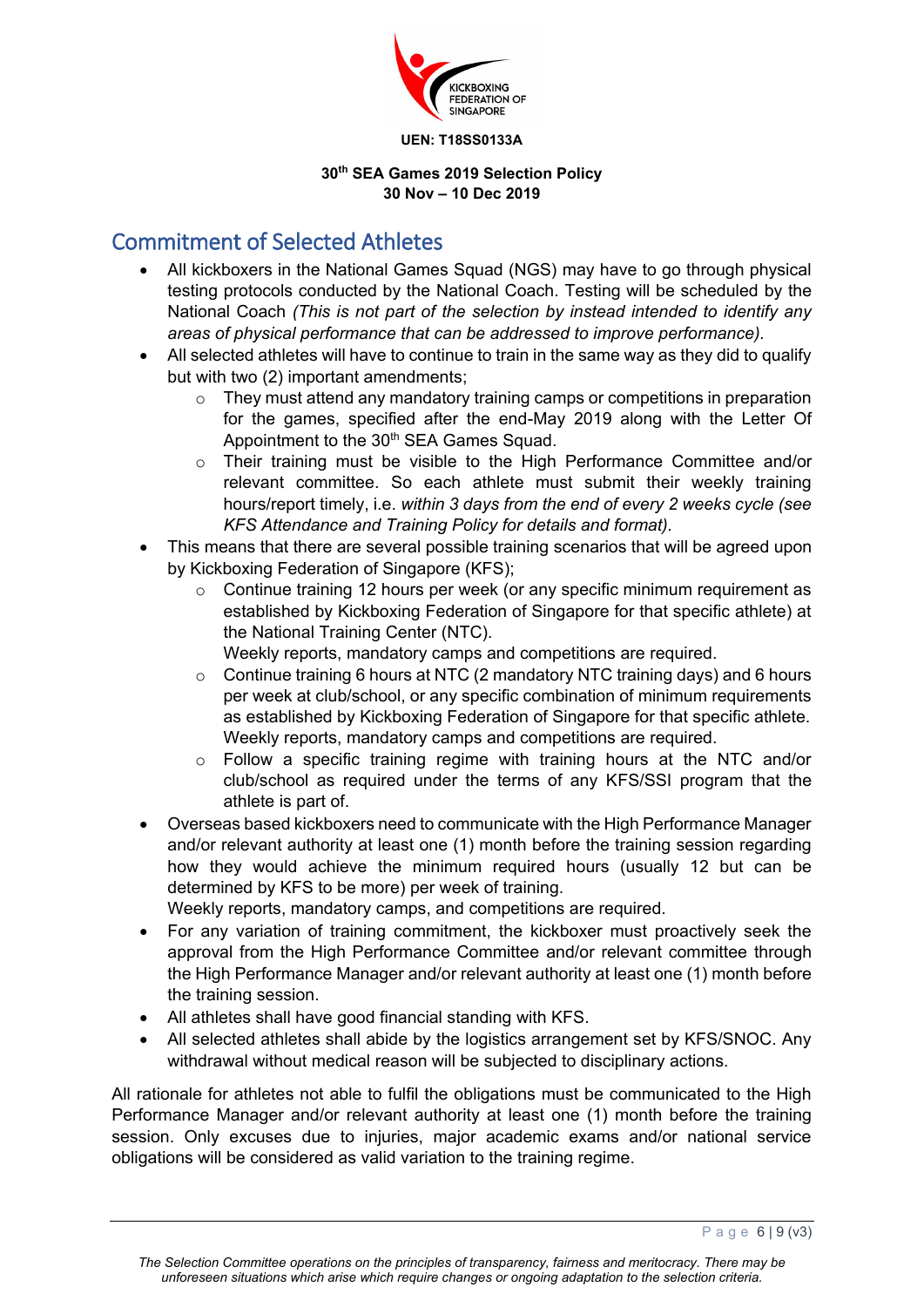

#### **30th SEA Games 2019 Selection Policy 30 Nov – 10 Dec 2019**

# Expulsion

- The High Performance Manager and/or relevant authority will discuss with the High Performance Committee and/or relevant committee, and will review all cases of expulsion. If further action is required for any discussion on expulsion, it will be by the above selection committee.
- An appeal can be launched within one (1) week of expulsion using the process mentioned below.
- Athletes who qualify into the 30<sup>th</sup> SEA Games squad must adhere to the athlete's code of conduct. Failure to adhere to the code of conduct might be grounds for expulsion.
- If it is clear from the weekly training reports submission and/or audit that an athlete is not training and/or following their training plan.
- The following actions will constitute an immediate expulsion from the  $30<sup>th</sup>$  SEA Games selected squad and/or the final SEA Games squad;
	- o Exhibition of violence towards coaches, parents, other athletes and/or other stakeholders.
	- $\circ$  Exhibition of vulgarities towards coaches, parents, other athletes and/or other stakeholders.
	- o Any action which is deemed to be disrespectful towards to and harms the national pride of Singapore.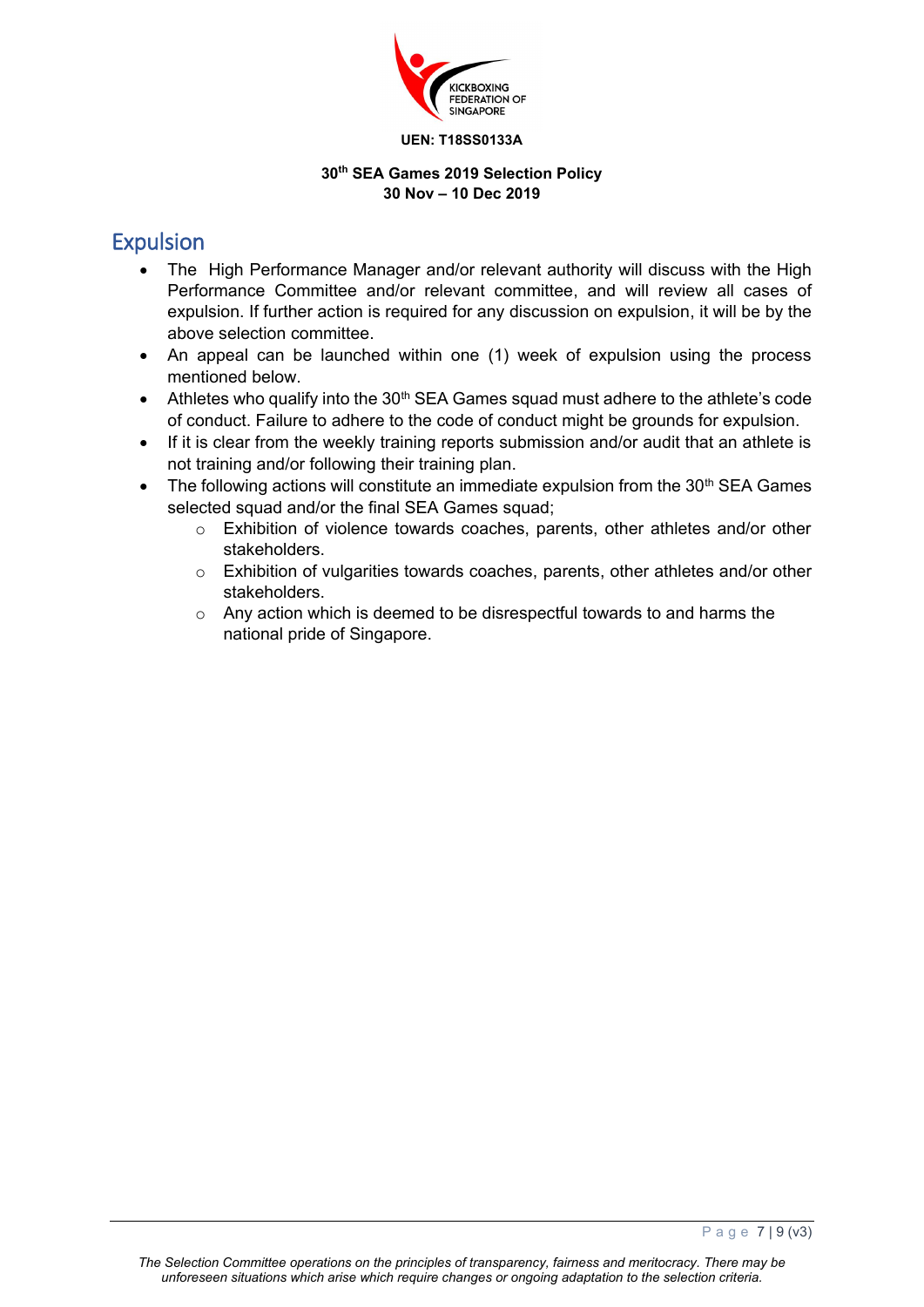

#### **30th SEA Games 2019 Selection Policy 30 Nov – 10 Dec 2019**

# Appeal

#### 1. Appeal Process

- 1.1. Once the final  $30<sup>th</sup>$  SEA Games Squad has been announced, athletes are allowed to put forth an appeal in writing to the Secretary and/or relevant authority at kickboxingsingapore@gmail.com within one (1) week after the announcement. An appeal will only be considered based on the following conditions;
	- 1.1.a. There is an error in the calculation of the ranking
	- 1.1.b. There is an error in the results of the selected ranking competition
	- 1.1.c. There is an error as to recording of results of the selected ranking competitions
	- 1.1.d. There is new information and/or results to further justify performance
- 1.2. The appeals tribunal will be ready to operate once selection decisions have been released.
- 1.3. The appeals will not be a re-selection process but rather a process to inquire whether the decision reached by the selectors were properly made and according to the selection process and criteria laid out in this policy.
- 1.4. If the selection process is found by the appeals tribunal to be incorrect, it will be referred back to the selectors for a re-selection.
- 1.5. A bond of **SGD Five Hundred Dollars (SGD \$500)** must be lodged at the time of filing an appeal. Should the appeal be found to be unmeritorious or frivolous, the bond will be forfeited.
- 1.6. Whether athlete A's appeal poses a risk to athlete B of being excluded from the final selection, athlete B will be given an opportunity to be heard at an appeal.
- 1.7. Legal representation will be warranted in cases where legal issues are involved and the athlete's best chance of articulating the appeal depends on it.

#### 2. Appeals Tribunal

2.1. The Appeals Tribunal will consist of at least three (3) individuals who are members of KFS and including at least one (1) KFS EXCO member (the EXCO member must not have been a member of the selection committee)